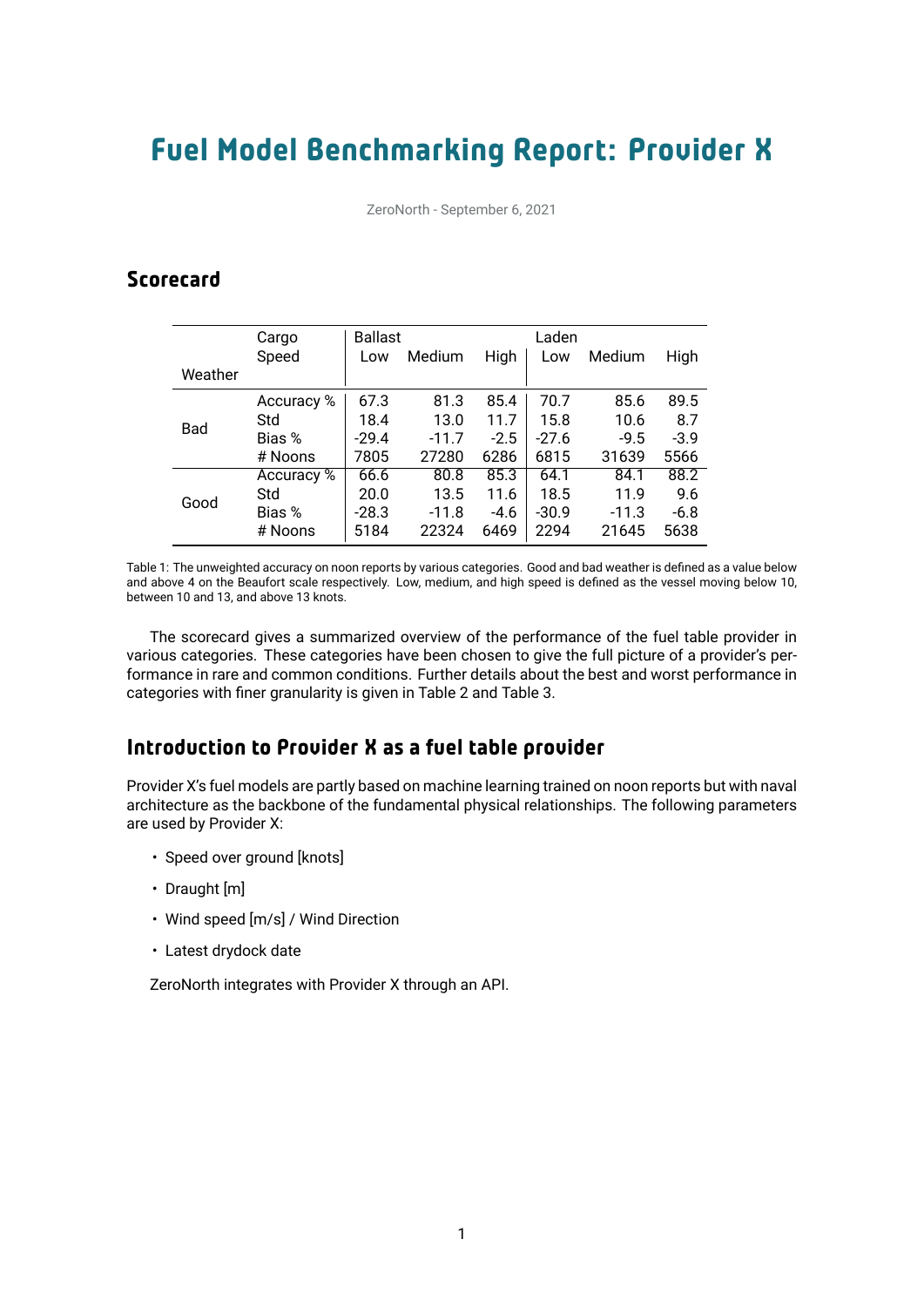### Performance Analysis

In this section, the performance analysis for the fuel table provider is introduced. The analysis was only applied to vessels where atleast 50 noon reports were available. The reason for this only showing the analysis on vessels with atleast can be seen in Figure 1, where vessel level weighted accuracy is plotted against the number of available noon reports for the vessel. The figure shows that when the number of noon reports increases, the variance in the accuracy decreases, which in turn means a more reliable analysis.



Figure 1: Scatter plot showing the weighted accuracy % on a vessel level, plotted versus the number of noon reports per vessel. As the number of noon reports increases the variance in the weighted accuracy % across all vessels is reduced.

In Figure 2 the per vessel histogram of the accuracy and bias is shown. In Figure 2a, the weighted and unweighted accuracy distributions are shown with their corresponding mean values shown as vertical dashed lines. In Figure 2b, the bias distribution is shown with its corresponding mean value as the dashed line. A negative bias indicates that the fuel models on average predicts a lower consumption than reported in the noon reports of each vessel. For more details on the metrics, the reader is referred to the technical descriptions above.



Figure 2: Distributions of accuracy and bias per vessel, for vessels with a minimum of 50 noon reports.

In Figure 3, a boxplot of the standardised mean absolute error on a noon report level is shown, split by groupings of speed and beaufort levels. This plot can be used to assess the general performance of the fuel table provider in different vessel and sea states.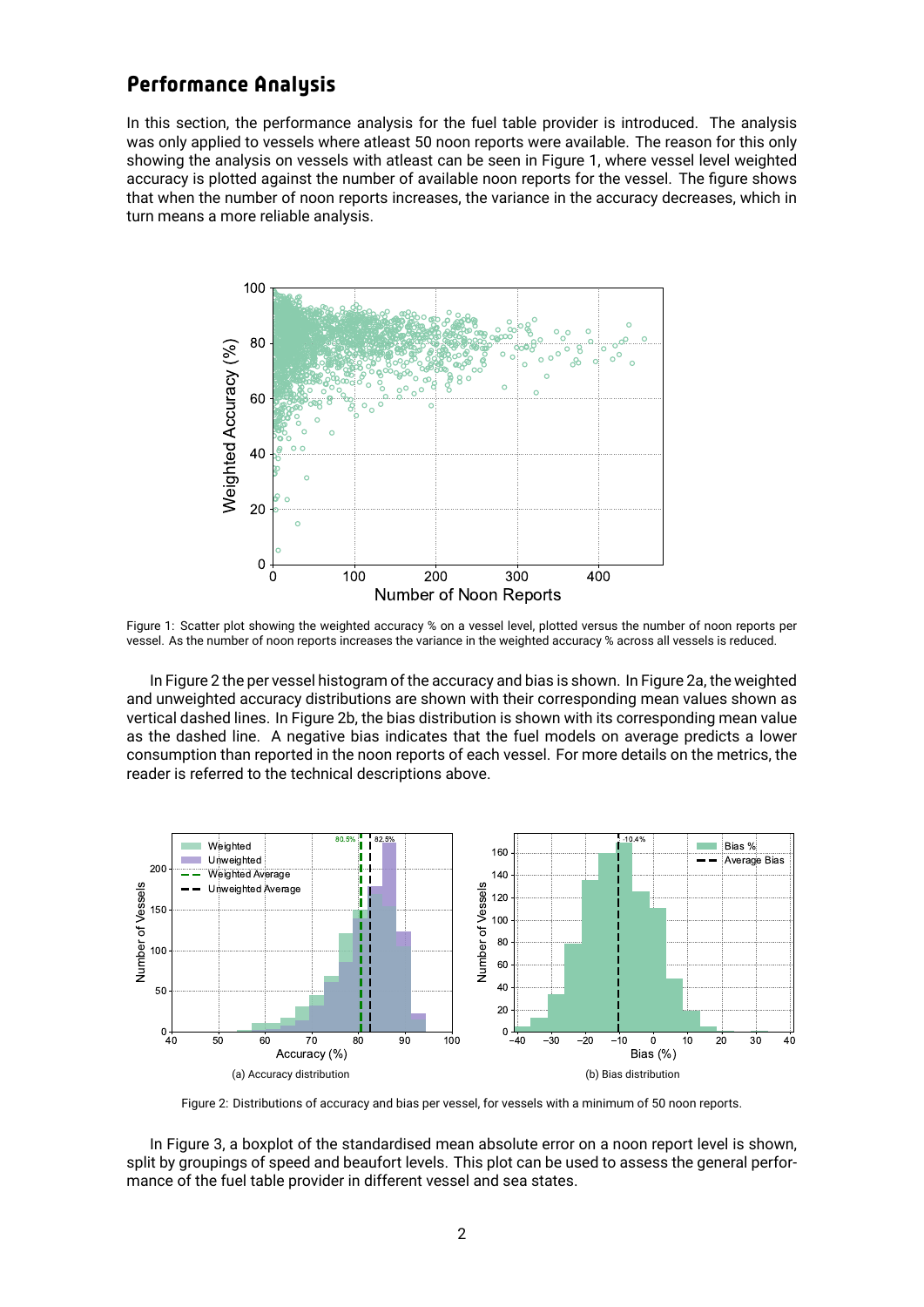

Figure 3: Boxplot showing the standardised mean absolute error on a noon report level across all vessels, split by groupings of speed and beaufort.

In Table 2 and Table 3 an overview of the unweighted accuracy and bias is given on a per bin level, for the bottom and top performing bins across all vessels. These tables should be used to give a deep dive into how each fuel table provider performs in various rare and common conditions, when benchmarking their fuel models against noon report consumptions.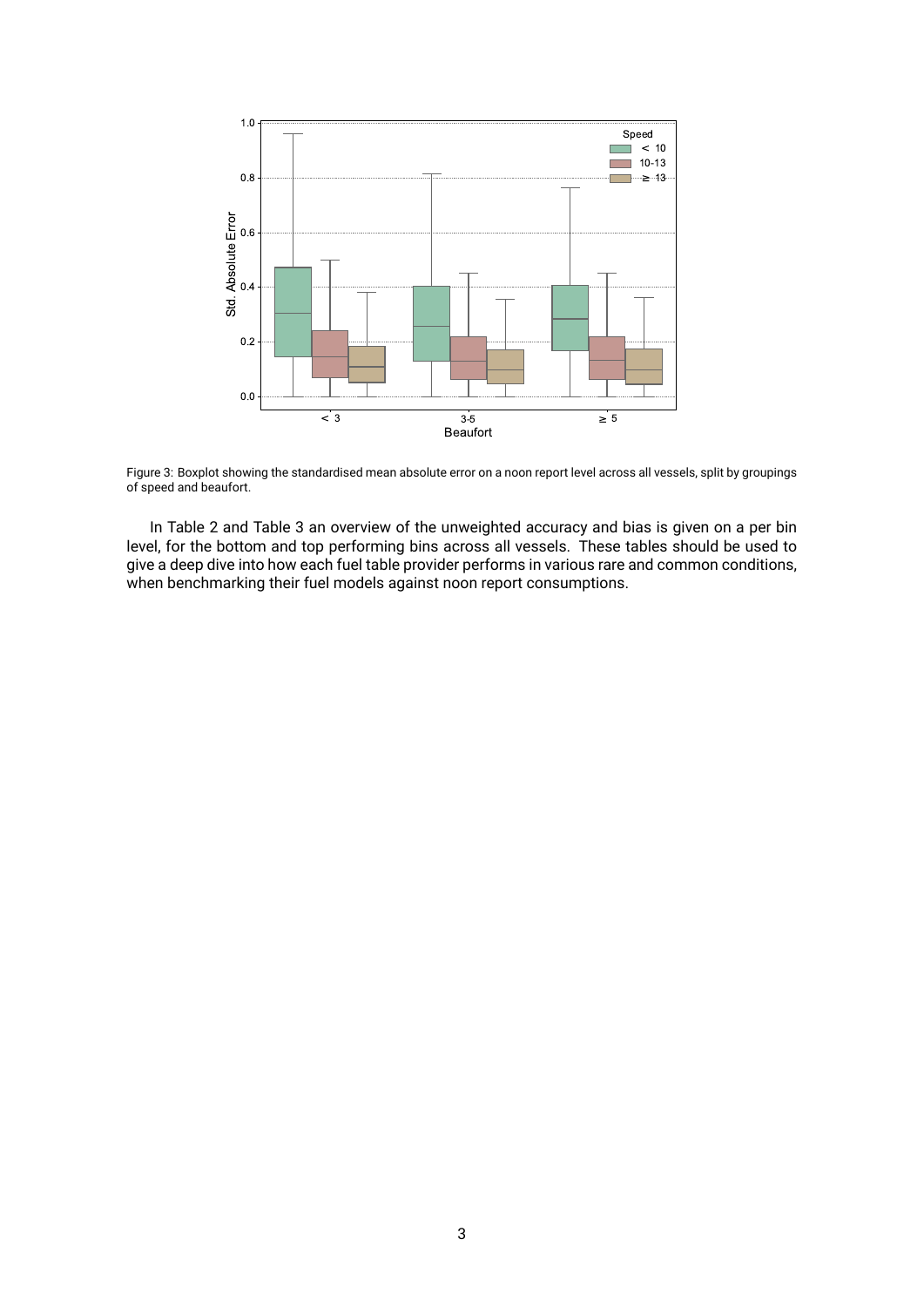|               | Speed   |               |           | Beaufort Draught Accuracy % | Bias %   | # Noons |
|---------------|---------|---------------|-----------|-----------------------------|----------|---------|
| <b>DWT</b>    |         |               |           |                             |          |         |
| < 50000       | $<10$   | $<$ 3         | $9 - 12$  | 60.87                       | $-33.45$ | 229     |
|               | < 10    | $<$ 3         | < 9       | 61.70                       | $-33.22$ | 1148    |
|               | $<10$   | $\geq 5$      | < 9       | 63.07                       | $-34.40$ | 2252    |
|               | < 10    | $3-5$         | < 9       | 64.68                       | $-31.15$ | 3107    |
|               | $<10$   | $3-5$         | $9 - 12$  | 65.31                       | $-30.90$ | 860     |
|               | < 10    | $\geq 5$      | $9 - 12$  | 68.21                       | $-29.87$ | 998     |
|               | $10-13$ | $<$ 3         | < 9       | 79.38                       | $-14.19$ | 3960    |
|               | $10-13$ | $3-5$         | < 9       | 80.57                       | $-13.28$ | 14385   |
|               | $10-13$ | $\geq 5$      | < 9       | 80.89                       | $-12.35$ | 4915    |
|               | $10-13$ | $<$ 3         | $9 - 12$  | 83.46                       | $-9.39$  | 1838    |
|               | < 10    | $<$ 3         | $12 - 16$ | 62.42                       | $-32.01$ | 205     |
|               | < 10    | $<$ 3         | $9 - 12$  | 62.96                       | $-29.99$ | 721     |
|               | $<10$   | $<$ 3         | < 9       | 63.03                       | $-30.01$ | 172     |
|               | < 10    | $\geq 5$      | < 9       | 63.33                       | $-35.28$ | 423     |
| 50000-150000  | $<10$   | $3-5$         | < 9       | 66.54                       | $-27.41$ | 562     |
|               | < 10    | $3-5$         | $9 - 12$  | 69.13                       | $-26.47$ | 2766    |
|               | $<10$   | $\geq 5$      | $9 - 12$  | 69.44                       | $-29.10$ | 2926    |
|               | < 10    | $3-5$         | $12 - 16$ | 69.91                       | $-26.33$ | 788     |
|               | $<10\,$ | $\geq 5$      | $12 - 16$ | 74.91                       | $-24.00$ | 1081    |
|               | $10-13$ | $<$ 3         | $<$ 9     | 78.27                       | $-16.97$ | 710     |
| $\geq 150000$ | < 10    | $<$ 3         | $12 - 16$ | 63.28                       | $-32.32$ | 298     |
|               | < 10    | $3-5$         | $\geq 16$ | 65.13                       | $-33.21$ | 76      |
|               | < 10    | $\geq 5$      | $\geq 16$ | 65.80                       | $-31.62$ | 52      |
|               | $<10\,$ | $\geq 5$      | $12 - 16$ | 67.75                       | $-30.31$ | 712     |
|               | < 10    | $\geq 5$      | < 9       | 69.18                       | $-28.97$ | 100     |
|               | < 10    | $\geq 5$      | $9 - 12$  | 70.99                       | $-25.43$ | 435     |
|               | < 10    | $3-5$         | $12 - 16$ | 71.76                       | $-24.75$ | 937     |
|               | $<10$   | $<\mathsf{3}$ | $9 - 12$  | 73.64                       | $-22.59$ | 255     |
|               | < 10    | $3-5$         | < 9       | 74.41                       | $-23.79$ | 160     |
|               | < 10    | $3-5$         | $9 - 12$  | 76.23                       | $-18.92$ | 748     |

Table 2: Bottom 10 bins for each vessel category, sorted ascending by their unweighted accuracy %, defined as the average across all noon reports within the bin per vessel category. Bins where less than 50 noon reports were available were excluded from the overview.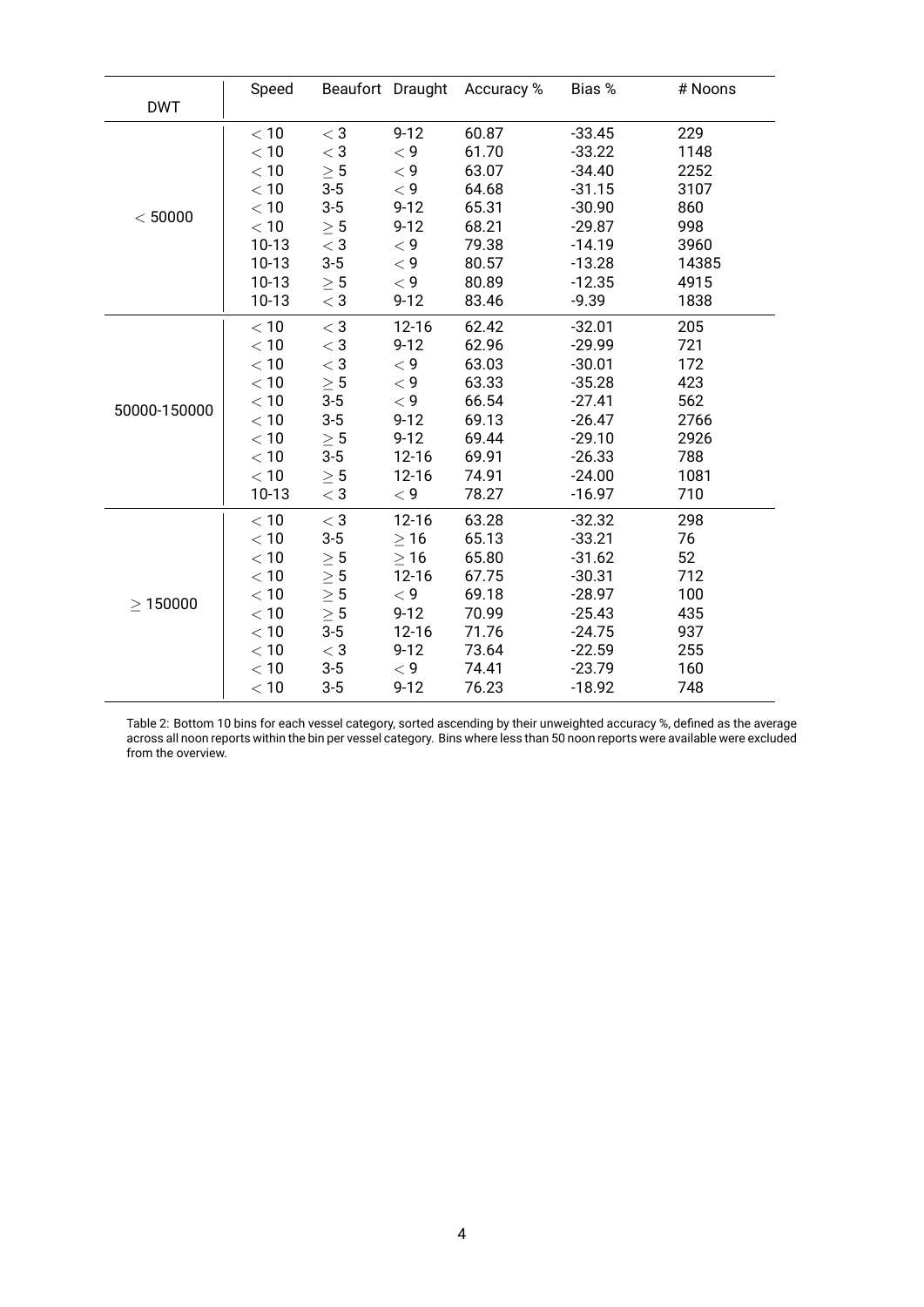|               | Speed     |               |           | Beaufort Draught Accuracy % | Bias %   | # Noons |
|---------------|-----------|---------------|-----------|-----------------------------|----------|---------|
| <b>DWT</b>    |           |               |           |                             |          |         |
| < 50000       | $\geq 13$ | $3-5$         | $9 - 12$  | 87.66                       | $-3.81$  | 1839    |
|               | $\geq$ 13 | $\geq 5$      | $9 - 12$  | 87.39                       | $-1.13$  | 431     |
|               | $\geq$ 13 | $3 - 5$       | $<$ 9     | 86.10                       | $-3.95$  | 3098    |
|               | $\geq$ 13 | $<\mathsf{3}$ | < 9       | 85.69                       | $-5.19$  | 847     |
|               | $\geq$ 13 | $\rm <3$      | $9 - 12$  | 85.58                       | $-5.10$  | 512     |
|               | $\geq$ 13 | $\geq 5$      | $<$ 9     | 85.08                       | 1.36     | 711     |
|               | $10-13$   | $3-5$         | $9 - 12$  | 84.38                       | $-9.07$  | 8050    |
|               | $10-13$   | $\geq 5$      | $9 - 12$  | 84.17                       | $-8.87$  | 2977    |
|               | $10-13$   | $3-5$         | $12 - 16$ | 84.02                       | $-9.39$  | 74      |
|               | $10-13$   | $<$ 3         | $9 - 12$  | 83.46                       | $-9.39$  | 1838    |
|               | $\geq 13$ | $\geq 5$      | $12 - 16$ | 90.61                       | 2.04     | 307     |
|               | $\geq 13$ | $3-5$         | $12 - 16$ | 89.82                       | $-0.60$  | 1184    |
|               | $\geq$ 13 | $<$ 3         | $12 - 16$ | 88.33                       | $-3.98$  | 370     |
|               | $\geq$ 13 | $3-5$         | $9 - 12$  | 88.18                       | $-3.24$  | 6355    |
| 50000-150000  | $\geq$ 13 | $\geq 5$      | $9 - 12$  | 87.94                       | $-0.90$  | 1531    |
|               | $10-13$   | $\geq 5$      | $12 - 16$ | 87.38                       | $-5.95$  | 3257    |
|               | $\geq$ 13 | $\geq 5$      | $<$ 9     | 86.73                       | $-6.78$  | 357     |
|               | $\geq 13$ | $<$ 3         | $9 - 12$  | 86.35                       | $-6.05$  | 1825    |
|               | $10-13$   | $3-5$         | $12 - 16$ | 86.13                       | $-8.41$  | 7163    |
|               | $\geq$ 13 | $3-5$         | < 9       | 85.69                       | $-10.47$ | 1270    |
| $\geq 150000$ | $\geq 13$ | $3-5$         | $\geq 16$ | 88.42                       | $-6.85$  | 135     |
|               | $10-13$   | $3-5$         | $<$ 9     | 86.64                       | $-9.99$  | 281     |
|               | $\geq$ 13 | $\geq 5$      | $12 - 16$ | 86.47                       | $-0.62$  | 313     |
|               | $\geq$ 13 | $3-5$         | $12 - 16$ | 85.43                       | $-5.76$  | 1212    |
|               | $\geq$ 13 | $\geq 5$      | $9 - 12$  | 85.15                       | $-4.37$  | 149     |
|               | $10-13$   | $<$ 3         | $<$ 9     | 84.86                       | $-11.20$ | 69      |
|               | $\geq 13$ | $3-5$         | $9 - 12$  | 83.93                       | $-10.22$ | 566     |
|               | $10-13$   | $\geq 5$      | $\geq 16$ | 83.84                       | $-12.89$ | 279     |
|               | $\geq 13$ | $<$ 3         | $9 - 12$  | 83.61                       | $-8.69$  | 150     |
|               | $\geq 13$ | $<$ 3         | $12 - 16$ | 83.36                       | $-7.80$  | 276     |

Table 3: Top 10 bins for each vessel category, sorted descending by their unweighted accuracy %, defined as the average across all noon reports within the bin per vessel category. Bins where less than 50 noon reports were available were excluded from the overview.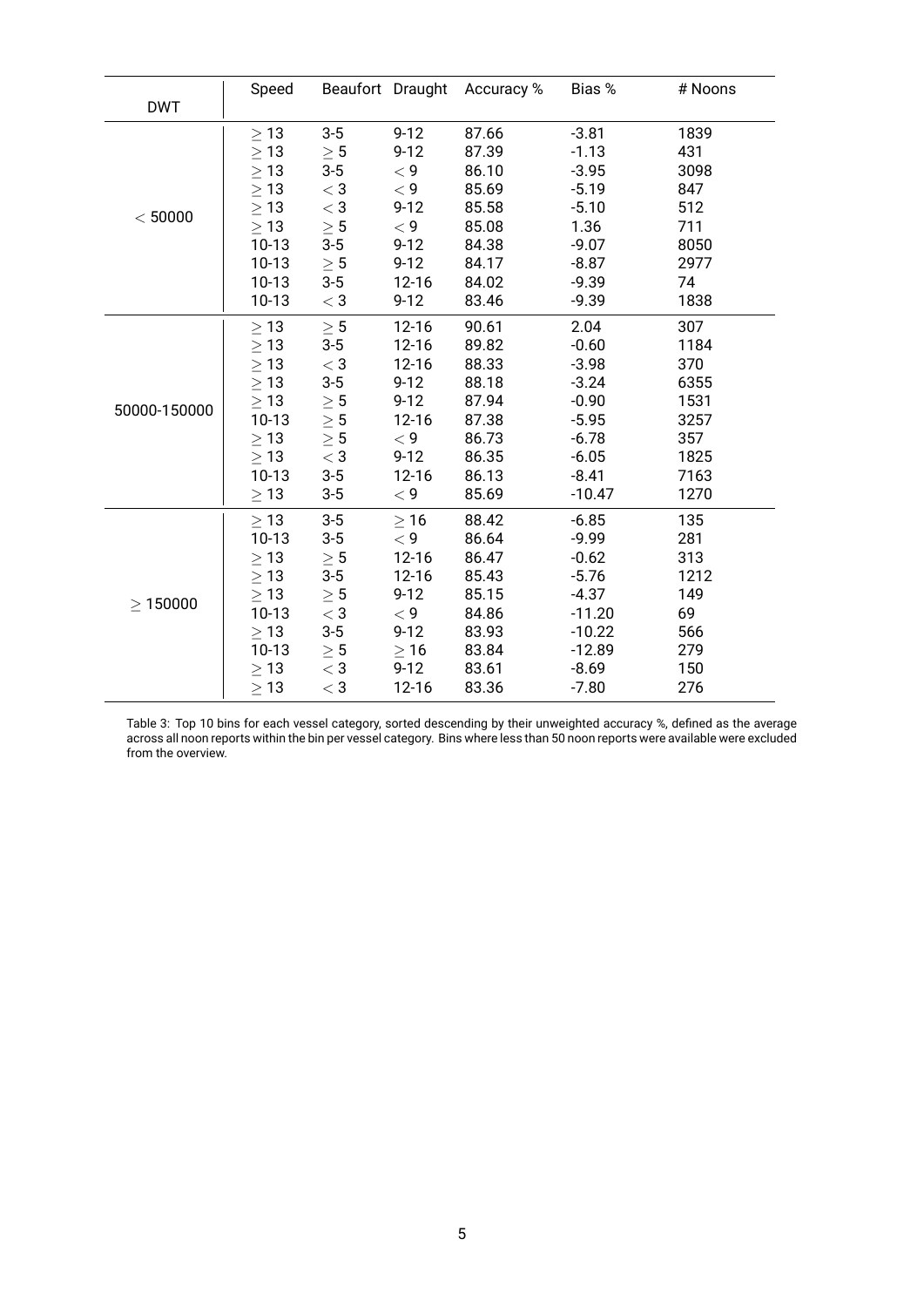#### How ZeroNorth measures fuel model accuracy

The goal of this report is to provide a deep-dive into the performance of one of the various fuel model providers that ZeroNorth collaborates and integrates with. ZeroNorth provides a voyage optimisation tool used to optimise voyage TCEs and to do so, our tools and algorithms are built with the assumption that the underlying fuel models are reasonable accurate, reliable and reflects real world scenarios.

The optimisation algorithm simulates many different ETAs for a voyage leg and based on the estimated consumption from the fuel model and combined with the market conditions, the algorithm will find an optimal solution. Hence for the algorithm to find solutions that reflects real world scenarios, it is evident that the fuel model must be good at modelling the vessel at different speeds, weather and vessel conditions.

Given that a fuel model needs to be able to model the vessel well in all these conditions, ZeroNorth has decided to develop a weighted accuracy metric to evaluate the performance of a fuel model, which is introduced below.

#### **Technical Approach**

In this report we introduce two metrics for evaluating the performance of a fuel model. The first metric is defined in (1) and is a normalised mean absolute error presented as an accuracy. Here, *N* denotes the number of samples in the group, *yp,i* and *yt,i* denotes the predicted and reported fuel consumption for the  $i$ 'th sample, respectively, and  $w_i$  is a weight given to sample  $i.$  The metric is unweighted if  $w_i = 1$  for all samples.

100% 
$$
\cdot \left(1 - \frac{\frac{1}{\sum_{i=1}^{N} w_i} \sum_{i=1}^{N} w_i |y_{p,i} - y_{t,i}|}{\frac{1}{N} \sum_{i=1}^{N} y_{t,i}}\right)
$$
(1)

A specific weight  $w_i$  is applied to each sample  $i$  in (1). As described, it is paramount that a fuel table performs well across the full parameter space when ZeroNorth's optimisation algorithm is searching for an optimal voyage plan. To reflect this in the performance on the weighted accuracy metric, the weighting scheme applied tries to reflect this by splitting the parameter space into several bins, each reflecting different vessel and sea states. The parameter space is separated into the combination of bins as listed below, totalling 108 bins across the parameter space. Then, using the full dataset of all noon reports across ZeroNorth's customers, a *n*-dimensional histogram is calculated, counting the number of noon reports within each bin.

In the following performance analysis, the bins used are as listed below:

- Bins of speeds [kn]: *<* 10, 10-13, and *≥* 13
- Bins of beaufort: *<* 3, 3-5, and *≥* 5
- Bins of draught: *<* 9, 9-12, 12-16, and *≥* 16
- Bins based on vessel DWT: *<* 50000, 50000-150000, and *≥* 150000

It should be clear to the reader that because the combination of bins reflects both common and rare scenarios of vessel and sea states, it is natural to expect a non-uniform distribution across the the parameter space.

Next, we introduce the weighting scheme. The weighting scheme is developed with an emphasis on transparency and such that it is data agnostic, whilst ensuring that rare vessel and sea states are weighted higher than common conditions. The proposed weighting scheme is as seen below in (2).

$$
w_i = W_{max}^{\frac{C_{max} - C_b}{C_{max} - C_{min}}} \tag{2}
$$

Here,  $W_{max}$  is the maximum weight a bin can have. Here with have choosen to set  $W_{max} = 10$ , such that the most rare bin is weighted ten times as much as the most common bin. The minimum and maximum counts seen in all bins are denoted  $C_{min}$  and  $C_{max}$ , respectively such that  $0 \leq C_{min} \leq$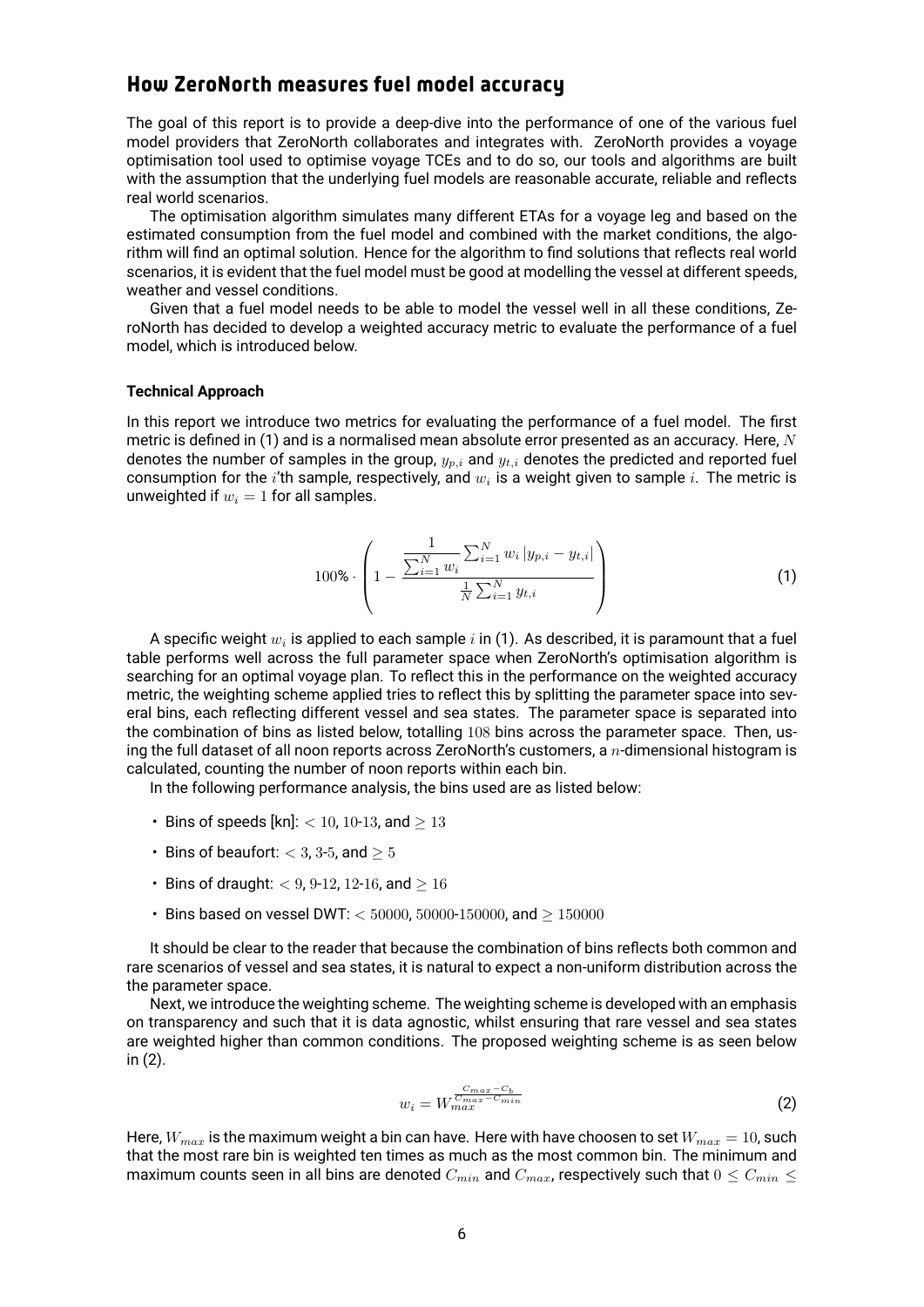$C_b < C_{max}$ . The weights decrease exponentially as  $C_b$  increases and is bounded to 1 when  $C_b$  = *C*<sub>max</sub>. Likewise,  $w_i$  bounded to  $W_{max}$  when  $C_b = C_{min}$ .

Besides measuring the accuracy of the fuel model, it is also of interest to look at another metric. In (3), the metric called bias is shown and it is an unweighted estimate. The bias basically shows whether the fuel model is consistently over- or underestimating the noon report consumption. This happens if the bias is non-zero. There can be multiple reasons if there is a consistent bias: for example a systematic reporting error in the reports or a fuel model that doesn't capture the effect of fouling on the vessel. Further, a fuel model might have a bias of zero, whilst still having a low accuracy. However, if the model has a large bias, then the model will likely also have a low accuracy.

$$
100\% \cdot \left( \frac{\sum_{i=1}^{N} (y_{p,i} - y_{t,i})}{\sum_{i=1}^{N} y_{t,i}} \right) \tag{3}
$$

#### Using noon reports for benchmarking fuel models

This section describes how noon reports can be processed such that they can be used for measuring accuracy and bias. Additionally, we present a case study where noon reports are compared to a corresponding set of sensor data, recorded on the same vessels across a large period of time.

Noon reports cover a certain period of time (although typically 24 hours) and contains information about the consumption used and the condition of the vessel as well as a number of weatherand sea inputs. In order to decrease the uncertainty of the analysis, we use external AIS and weather data to find the actual speed and weather experienced during the noon report period. Specifically, we break the noon report period into segments and estimate the consumptions on each which are then aggregated to give a total estimate for the whole noon report period. Thus, it is possible to use (1) and (3) to measure accuracy and bias, respectively. Hence, only the reported consumption and draught from the noon report are used as inputs to the fuel model, whereas speed and weather comes from external data sources. This approach allows for a fair estimate across many vessels and conditions.



Figure 4: A case study of reported consumptions from noon reports compared to corresponding sensor data automatically collected aboard five tanker vessels, collected across a large time period. The *R*<sup>2</sup> measure is derived from the best linear fit and the accuracy is calculated as the unweighted accuracy as given in (1).

When comparing fuel models with noon report data, one should realise that the reported consumptions within the noon reports might be affected by different types of noise. One source of noise which is usually present in the data is stemming from human error, meaning that the reported consumption might be inaccurate or wrong. However, given a large enough dataset, we believe a fairly good representation of the fuel model accuracy can be achieved. Because of this noise, which might vary across datasets and vessels, it is reasonable to expect that the accuracy of a fuel model, when benchmarked against noon report data, is upper bounded at some level below 100 % on average. In Figure 4, the result of a case study on how noon report consumptions match consumptions as recorded on sensor data, for 5 tanker vessels across a larger time period. When computing the